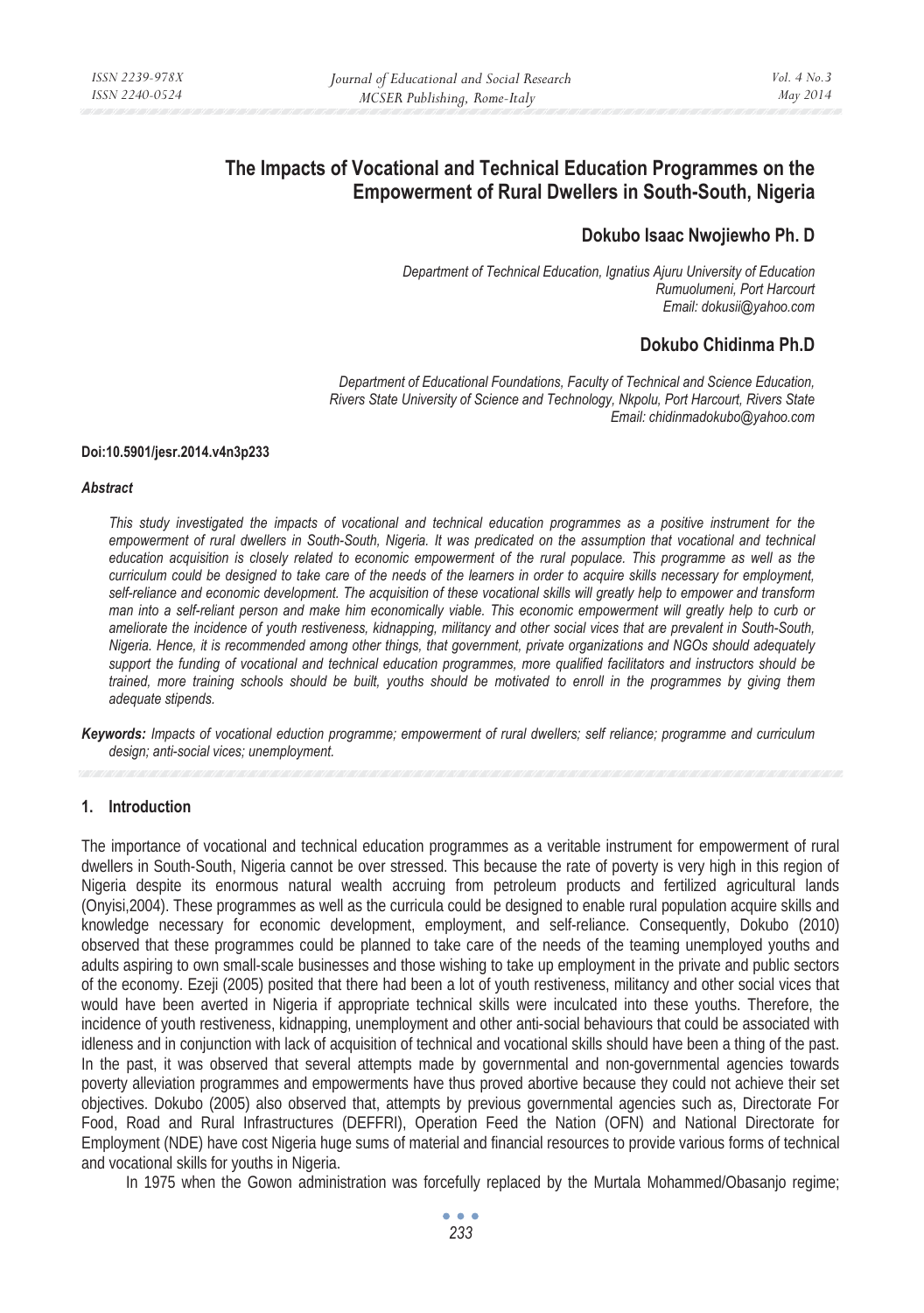| ISSN 2239-978X | Journal of Educational and Social Research | Vol. $4$ No. $3$ |
|----------------|--------------------------------------------|------------------|
| ISSN 2240-0524 | MCSER Publishing, Rome-Italy               | May 2014         |
|                |                                            |                  |

emphasis was placed on acquisition of vocational skills. Obasanjo himself though a Head of State established a large farm. Operation Feed the Nation took off during his administration. Each person was required to acquire vocational skills for agricultural, technical and commercial development. However, government never did much to fund the programme, hence there was no noticeable empowerment on the rural dwellers.

In his own work, Adebayo (1998) stated that vocational education can assist Nigerians to acquire the necessary skills and competence for occupation. He also observed that, from time immemorial, vocational skills and abilities were passed from one generation to the next. He also listed such skills to include: fishing, hunting, weaving, carving etc. He also said that, the outcome of training people vocationally could be rewarding and satisfying, since it could improve the living conditions of the citizens through the vocational education received. Therefore, this means that technical and vocational education is a powerful tool that librates, transforms people into self-reliant humans and empowers them economically.

#### **2. Areas of Specialization in Vocational and Technical Education**

For any programme to meet its set objective, its design must address the needs of the learners, the needs of institution of learning, that of the society into which the learner belongs and Nigeria at large. Therefore, the areas of specialization will include but not limited to masonry works, Carpentry works, Automobile mechanics, Ceramics productions, Hair dressing/barbing saloon, Leather works/shoe making, Fashion designs/tailoring services, Catering services, Fishery/aqua-culture, Plumbing works, Detergents/soap making, Concrete designs, Automobile driving, Out boat engine mechanics, Tilling works, Painting and decorating work, Computer services, Arts/graphics, etcs

## **3. Relevant Theoretical Framework**

Two relevant theories and their implications on vocational and technical education programme as a means 0f empowering rural dwellers economically and socially are considered. The theories are under the following subheadings:

- McGregor (1960) theory X and Y
- Scientific theory by F. W. Taylor (1949)

## *3.1 McGregor (1960) theory X and Y*

(i) Theory X states that the average human being has an inherent dislike for work and will avoid it if he can. Because of this human characteristic of dislike for work, most people must be coerced, controlled, directed, and threatened with punishment to get them to put forth adequate effort toward the achievement of organizational objectives.

The average human being prefers to be directed, wishes to avoid responsibility, has little ambition and wants security above all. Therefore, this theory assumed that people are passive and resistant to organizational goals and must be coerced, directed, commanded and controlled if the organization must achieve its objective.

On the other hand, theory Y assumes that:

- 1. The average human being does not inherently dislike work. Depending upon controllable conditions, work may be a source of satisfaction or a source of punishment.
- 2. External control and the threat of punishment are not the only means for bringing about effort towards the organizational objectives to which he is committed.
- 3. Commitment to an objective is a function of the rewards associated with their achievement.
- 4. The average human being learns, under proper conditions, not only to accept but to seek responsibility.
- 5. The capacity to exercise a relatively high degree of imagination, ingenuity and creativity in the solution of organizational problems is widely, not narrowly distributed in the population.
- 6. Under the conditions of modern industrial life, the intellectual potentialities of the average human being are only partially utilized.

Therefore, from the foregoing, people are not by nature passive. Man was created by GOD to have pleasures and satisfaction in all his hard works according to the wise man, King Solomon of the Bible. Also, men are not naturally resistant to organizational goals. If they are, it is as a result of their experiences in the organization. Threats of punishment are not the only means of bringing effort toward organizational objectives. Man will exercise self-direction and self control to achieve objectives to which he is committed. Industrial education programmes should therefore, create such a climate that encourages maximum commitment to the organizational objectives.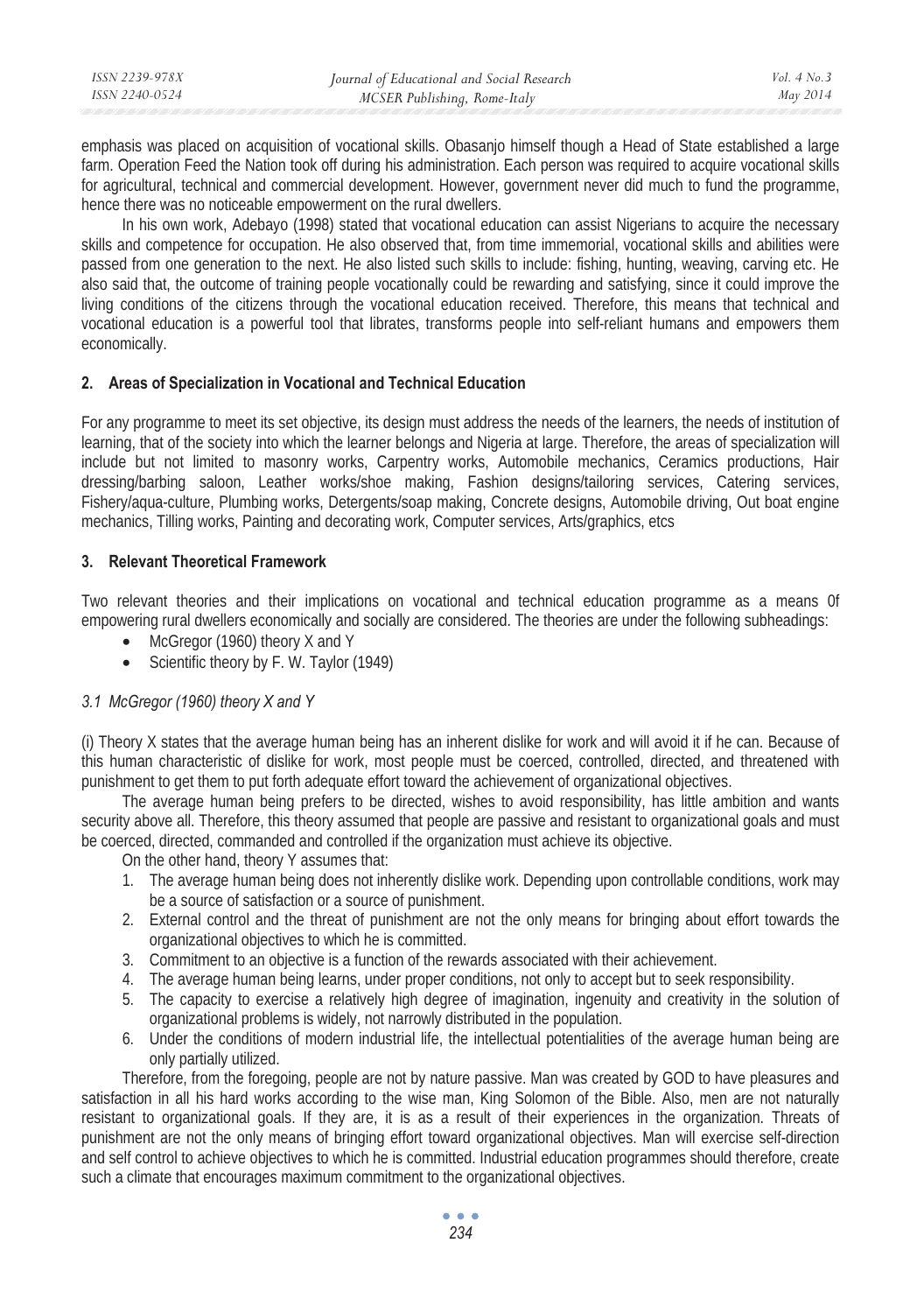| ISSN 2239-978X | Journal of Educational and Social Research | Vol. $4$ No. $3$ |
|----------------|--------------------------------------------|------------------|
| ISSN 2240-0524 | MCSER Publishing, Rome-Italy               | May 2014         |
|                |                                            |                  |

Consequently, it is imperative that learners must be involved in the programme and projects of vocational and education in order for them to carry out the organizational objectives effectively. Nzeneri (2008) posited that when people are involved in need assessment, project identification, planning, execution and utilization of resources, the pride of ownership is achieved. As a result of the above stated reasons, all the participants in the completed projects will see such completed projects as their own and will also protect them from aggressors and destruction. This theory has also shown the need to create good learning environments for vocational education programmes in order to achieve their objectives for the learners and the society at large.

## *3.2 Scientific Management Theory by F.W. Taylor (1949)*

The scientific management theory was first introduced by F. W. Taylor, hence he has been known as the father of scientific management theory. Taylor was worried about the low efficiency in industrial establishments, as the industrial revolution of the 19th century had brought along with it socioeconomic changes that led to inefficiency in industry. He began consistent attack on prevailing production management problems. He argued passionately for the use of incentive wage system as a way of getting more output from the workers .Taylor also believed that workers could always exert greater efforts if they are paid some financial incentives based on the number of units of work they are able to produce. He believed that standards could be developed and efficiency improved, and so conducted series of studies on operations and operators. In the first study, Taylor identified and studied the relevant variables in the metal cutting process, thus introducing us to operations oriented analysis. In his research on the movement of iron casting from one place to another, Taylor viewed the operator as an extension of the machine, and suggested that lower cost could be achieved by giving the operator an incentive for increasing his output. He also suggested that lower cost could be achieved by improving the way work was done.

Consequently, Taylor's work had shown the need for monetary incentives to be provided to learners in vocational education programmes as a means of motivating them in the programme. On the other hand, such provisions will greatly empower them economically and also make them have the pride of their vocation. Hence, when people are economically empowered, they could produce more efficiently.

## **4. Objectives of Vocational and Technical Education Programmes**

Vocational education, according to Arikpo (2007) is that education which assists Nigerians to acquire the necessary skills and competence for occupation. contributing further on the advantages of vocational Education, Omoruyi and Osunde (2004) remarked that, it is capable of ensuring gainful employment.

opportunities to other members of the society. in other words, Akinelu (1989), also stressed that vocational education programmes can empower adults in the following areas:

- 1. It releases the persons' power and energy to act,
- 2. it frees him from all shackles in the way of his authentic self development;
- 3. It makes him self-reliant and self-confident;
- 4. It restores his humanity; his self-pride in being the subject, rather than an object, agent rather than a passive recipient of other people's benefactors;
- 5. It enables him to read the word, reflect on what he had read, and imposed meaning on his environmental reality,
- 6. It takes him beyond the mechanical or technical mastery of a written word to quality of consciousness, critical reflectiveness, and a changed awareness and perception of his existential situation.

Furthermore, Adebayo (1988) stated that some of the objectives of vocational education are:

- a. To provide the technical knowledge and vocational skills necessary for agricultural, industrial, commercial and economic development.
- b. To provide trained manpower in applied science, technology and commerce, particularly at such professional level.
- c. To give training and impart necessary skills leading to the production of craftsmen, technicians and other skilled personnel who will be enterprising and self reliant.

It is pertinent to note that vocational education is a unique and dynamic human resources development field of study. In effect, Dokubo (2010) showed that various studies have shed more light on the relevance of vocational education programmes on the empowerment of rural adults and poverty reductions in River State, Nigeria among our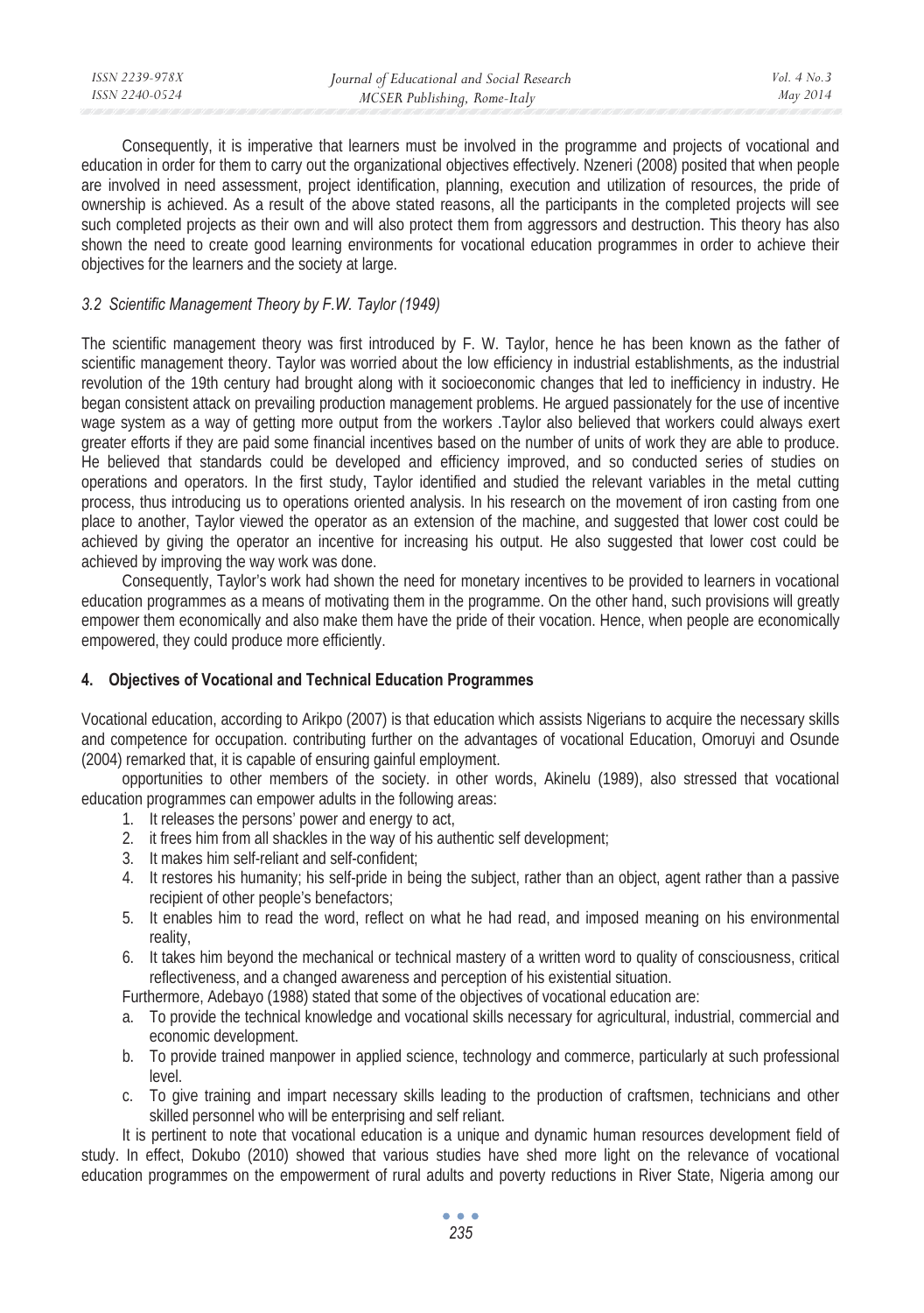teaming unemployed youths.

#### **5. Factors Inhibiting Programmes Implementation in South-South, Nigeria**

According to Adebayo (1998), vocational education programmes are being regarded by some people in negative perspectives:

- i. Is generally regarded by all, including the majority of the educated few, outside this realm, as education for the *never do well* or drop-outs.
- ii. It is ranked amongst the lowest by Nigerians; the reason is that careers and training in vocational and technical education are lacking in glamour.

The above perceptions by various sectors of our society do not encourage adequate enrolment into this noble profession. Consequently, this low enrolment has given rise to a low out put of qualified industrial education instructors.

 Another factor that has become a cog in the wheel of progress these programmes is poor funding. Although efforts of various governments had been an ongoing process, yet it appears that these available vocational education programmes did not empower those who really constituted the targeted population due to inadequate funding of the programmes.

 Divergent political interests have also hindered the smooth implementation of most of the skills acquisition programmes in South-South Nigeria. For instance, Dokubo (2007) found out that a skill acquisition centre built in Emohua Local Government Area of Rivers State, Nigeria, is non-functional till date because it was perceived that such a centre may be of benefits to some targeted political opponentss. He further observed that a school -on- wheels programme established in lbaa community Emohua Local Government Area of Rivers State, South-South, Nigeria, in the 1980's was unable to achieve its set objective of training the rural dwellers vocationally in order to reduce their poverty levels. For instance, the instructors and learners in most of these programmes appeared not to be properly motivated, judging by evidences continued protests, agitations and even open combat by the youths in some communities against poor living conditions arising from, lack of sustainable skills, social amenities and healthy living in these communities of Niger Delta States, of Nigeria.

Looking at the slow pace of these vocational education programmes, there was doubt as to whether the government was actually playing her role for the of the success of the programmes.

 It is worth knowing that the knowledge of the extent of impacts of vocational and technical education programmes as a means of empowering rural dwellers, is essential for self-reliance and self-employment, which are measures of sustainable peace and eradication of poverty in the economy.

#### **6. Empowering Rural Dwellers Via Vocational and Technical Skills Acquisition Programmes**

Vocational education is generally practice-oriented both in principles and practice as could be deduced from the description of such programmes. From the foregoing description of vocational education programmes, it could easily be deduced that every vocational education programme, especially those that focus on vocational skills acquisition, should have the objective of making people more self-reliant and skilful, whether as self-employed or employed by someone else. Kolawole and Adepoju (2007) remarked that vocational education is the ability to use one's skills gainfully and display one's intellectual and economic horizon well enough to be able to tackle very effectively many of the economic problems confronting individuals and the country as a whole. According to Kolawole and Adepoju (2007); the state of affairs where many able-bodied men and women in the society are not gainfully employed in Nigeria, has led to various intervention efforts on the part of the state and federal governments. This state of unemployment has led researchers to question whether the people are actually vocationally empowered. This is because, in a fast changing and unpredictable environment, fostering flexibility relies on solid general education and broad vocational skills which can be updated and completed through vocational education programmes. Vocational education, according to Arikpo (2007) is that education which assists Nigerians to acquire the necessary skills and competence for occupation. In his contribution.

The acquisition of these skills helps the individuals involved to be properly developed and be fitted into the community in they belong.

Another important area in which vocational education programme contributes to the rural transformation is that it provides trained manpower in applied science, technology and commerce, particularly at such professional levels and give training and impact the necessary skills leading to the production of craftsmen/women, technicians and other skilled personnel who will be enterprising and self-reliant.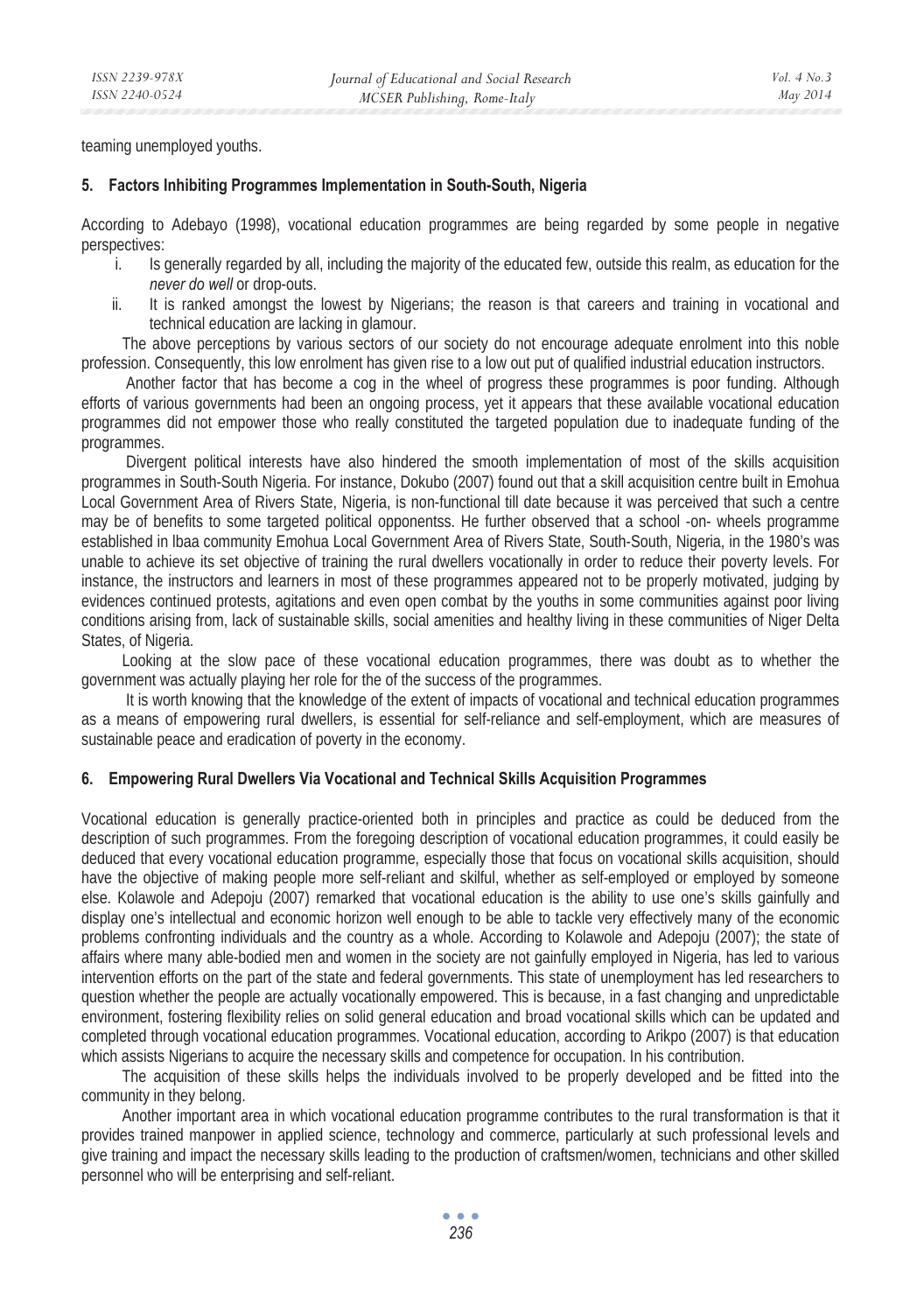Contributing further on the advantages of vocational education, Omoruyi and Osunde (2004) remarked that, it is capable of ensuring gainful employment opportunities to other members of the society. In other words, for most adult learners in vocational education, learning or participation in a learning activity is only supplemental and secondary to their primary role in the society.

Poverty alleviation according to Ossai (2008) is a process, strategy or method through which poverty is alleviated or reduced by sustained increase in the productivity and income of individuals and groups through integrated programmes.

Kolawole and Adepoju (2006) posited that the rate of unemployment in the area (Southern Nigeria) is very high, agreeing with the corroborating remark that poor people are many in Nigeria. The high rate of unemployment has led to a high level of abject poverty, urban pollution and incidence of political thuggery.

Garuba (2004) opined that, education generally plays a critical role in the life of humans, because it presents a solid vehicle for human transformation and empowerment of individuals and the society. Vocational education in particular, is an instrument of empowerment that seeks to provide the adults with the skills required for sound social living.

We have to think of poverty alleviation for sustainable development also as a problem of operational system design; accommodating contexts and conditions, configurations of agents and agencies, and resources covering the materials, motivational, intellectual, and institutional. The most important objective of the programme as perceived kby the trainees and master trainers was to enable the trainees or participants to acquire vocational skills that would make them gainfully self-employed as means of ensuring self reliance and making them more productive and useful citizens.

Since these programmes were intended to empower the rural dwellers for skill acquisitions, it is imperative that effective implementation of vocational and technical education programmes requires that the government should provide: adequate funds, teaching and learning materials, and more qualified vocational education instructors should be trained. It also requires the involvement of learners in programmes/project packages as well as the provision of a conducive learning environment and a positive attitude by oil companies/NGOs for a sustainable vocational education programme is also needed. The provision of monetary stipends to learners in order to support their continuity in the programmes without dropping out is exceptionally essential.

# **7. Summary and Conclusion**

The issue of vocational and technical education programmes as a means for economic empowerment and rural transformation in South-South, Nigeria has been exhaustively discussed. Since this paper based its assumption on the premise that vocational and technical education programmes acquisition is closely linked to economic empowerment and poverty alleviation, it is therefore important that the designers of these noble programmes and their curricula should plan them to enable the trainees acquire skills necessary for employment, self-reliance and community development. The acquisition of these vocational skills can liberate the idle minds and transform them into a self-reliant humans and empower them economically Finally, its proper implementation will help to curtail the incidence of unemployment, youth restiveness, militancy and other social vices that are prevalent in South-South Nigeria.

# **8. Recommendations**

- 1. It is recommended among other things that government, private organizations and other stakeholders in the field of education should fund vocational skills acquisition centres adequately.
- 2. Adequate monetary stipends should be paid to the learners in order to reduce the incidence of drop-outs in the programmes.
- 3. Furthermore, vocational education should use participatory approach to stimulate active participation of the learners.
- 4. The learning environment should be provided with essential physical facilities and appropriate social working condition that are free from tension and dangers to the lives of the participants and properties.
- 5. Oil companies and other NGOs should maintain a positive attitude toward their host communities in areas of skills acquisition because this will enhance the needed transformation and thus create a healthy working relationship with their host communities.
- 6. More qualified vocational education instructors should be trained and posted to rural areas for effective implementation of vocational education training.